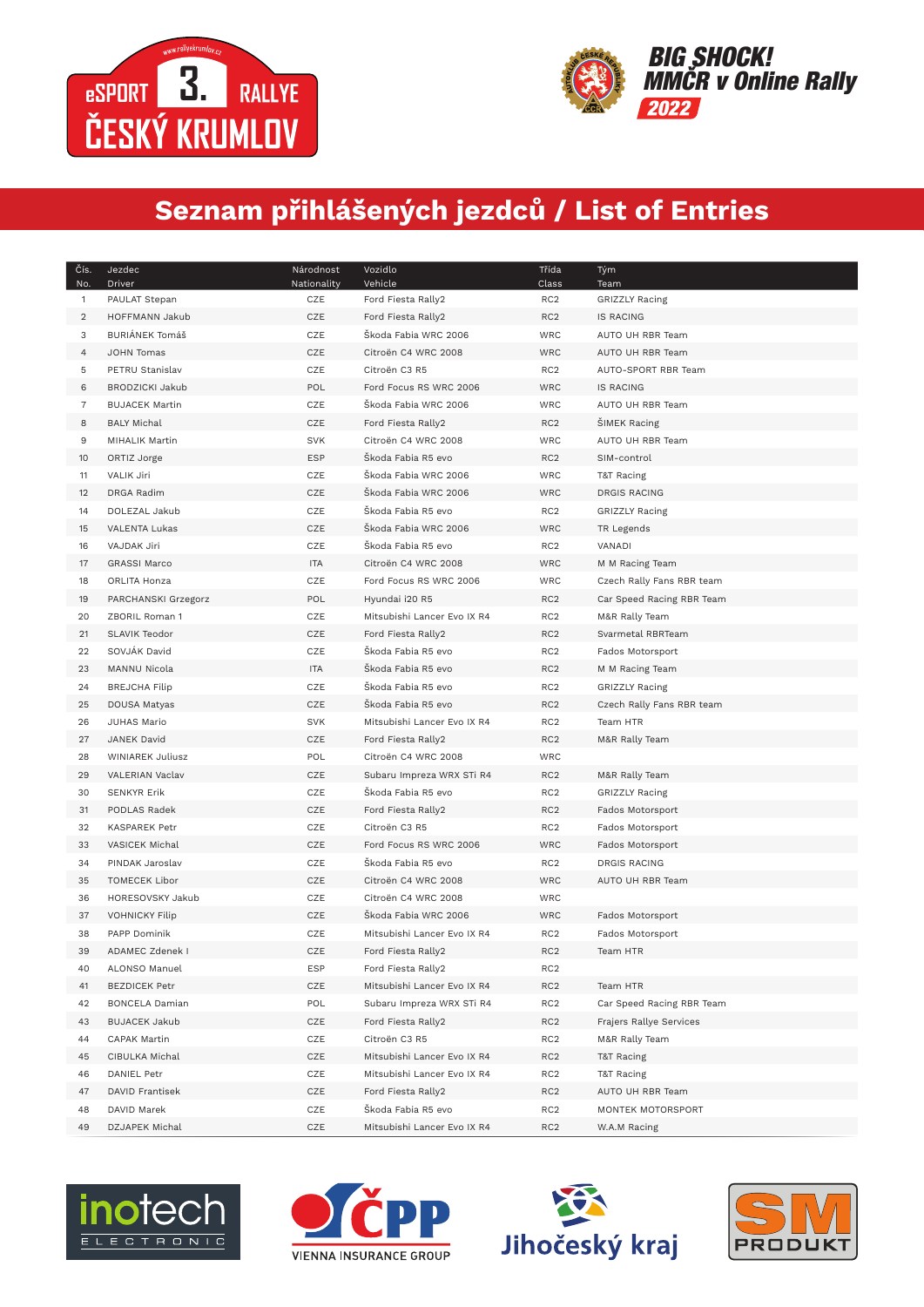

I



| Čís.<br>No. | Jezdec<br>Driver        | Národnost<br>Nationality | Vozidlo<br>Vehicle          | Třída<br>Class  | Tým<br>Team               |
|-------------|-------------------------|--------------------------|-----------------------------|-----------------|---------------------------|
| 50          | FADLER Krystof          | CZE                      | Škoda Fabia R5 evo          | RC <sub>2</sub> | Fados Motorsport          |
| 51          | <b>FAZEKAS Jiri</b>     | CZE                      | Škoda Fabia R5 evo          | RC <sub>2</sub> | AMK Větřní rally team     |
| 52          | <b>GAJDOSIK Ivo</b>     | CZE                      | Ford Fiesta Rally2          | RC <sub>2</sub> | AUTO-SPORT RBR Team       |
| 53          | HANZELKA Jakub          | CZE                      | Škoda Fabia S2000 Evo 2     | RC <sub>2</sub> | TRT RALLY TECHNOLOGY      |
| 54          | <b>HRADIL Tomas</b>     | CZE                      | Ford Focus RS WRC 2006      | <b>WRC</b>      | Czech Rally Fans RBR team |
| 55          | HUDECEK Dalibor         | CZE                      | Mitsubishi Lancer Evo IX R4 | RC <sub>2</sub> | Team HTR                  |
| 56          | JANCICKA Petr           | CZE                      | VW Polo GTI R5              | RC <sub>2</sub> |                           |
| 57          | JURICA Stanislav        | CZE                      | Subaru Impreza WRX STi R4   | RC <sub>2</sub> | AUTO-SPORT RBR Team       |
| 58          | <b>KAIGL Arnost</b>     | CZE                      | Ford Fiesta Rally2          | RC <sub>2</sub> | RALLY Team Sokolov        |
| 59          | KOLARIK Vladimir        | CZE                      | Škoda Fabia WRC 2006        | WRC             | Team HTR                  |
| 60          | KORISTKA Robert         | CZE                      | Mitsubishi Lancer Evo IX R4 | RC <sub>2</sub> | M&R Rally Team            |
| 61          | KORZENIOWSKI Benek      | POL                      | Citroën C3 R5               | RC <sub>2</sub> | <b>IS RACING</b>          |
| 62          | <b>KRYSTYN Miroslav</b> | CZE                      | Škoda Fabia R5 evo          | RC <sub>2</sub> |                           |
| 63          | KŘIVÁČEK Martin I       | CZE                      | VW Polo GTI R5              | RC <sub>2</sub> | <b>AJN SPORT</b>          |
| 64          | <b>KUBA Filip</b>       | CZE                      | Subaru Impreza WRX STi R4   | RC <sub>2</sub> | Rexteam                   |
| 65          | <b>KUBICEK Dalibor</b>  | CZE                      | Ford Fiesta Rally2          | RC <sub>2</sub> | Walda Motorsport          |
| 66          | <b>KUZELA Petr</b>      | CZE                      | Škoda Fabia WRC 2006        | WRC             |                           |
| 67          | <b>LAPCIK Michal</b>    | CZE                      | Mitsubishi Lancer Evo IX R4 | RC <sub>2</sub> | Fados Motorsport          |
| 68          | MALENOVSKY Jakub        | CZE                      | Citroën C3 R5               | RC <sub>2</sub> | M&R Rally Team            |
| 69          | <b>MALLIS George</b>    | GRC                      | Mitsubishi Lancer Evo IX R4 | RC <sub>2</sub> | PureSimRally              |
| 70          | MARCINIAK Rafal         | POL                      | Škoda Fabia R5 evo          | RC <sub>2</sub> |                           |
| 71          | MATEJKA Miroslav        | CZE                      | Škoda Fabia S2000 Evo 2     | RC <sub>2</sub> |                           |
| 72          | MİKA Daniel             | CZE                      | Škoda Fabia S2000 Evo 2     | RC <sub>2</sub> | W.A.M Racing              |
| 73          | MUDRAK Vojtech          | CZE                      | Ford Fiesta Rally2          | RC <sub>2</sub> | <b>DRGIS RACING</b>       |
| 74          | <b>NECHUTA Petr</b>     | CZE                      | Ford Fiesta S2000           | RC <sub>2</sub> |                           |
| 75          | ORAL Jakub              | CZE                      | Citroën C3 R5               | RC <sub>2</sub> | <b>SIMEK Racing</b>       |
| 76          | OREL Tomas              | CZE                      | Hyundai i20 R5              | RC <sub>2</sub> | RM Motorsport             |
| 77          | PAMMER Harald           | AUT                      | Ford Fiesta Rally2          | RC <sub>2</sub> |                           |
| 78          | PAVLICEK Michal         | CZE                      | Subaru Impreza WRX STi R4   | RC <sub>2</sub> | Team HTR                  |
| 79          | PETRIK Lukas I          | CZE                      | Škoda Fabia WRC 2006        | <b>WRC</b>      | <b>AJN SPORT</b>          |
| 80          | Petrovský Tomáš         | CZE                      | Ford Focus RS WRC 2006      | <b>WRC</b>      | Kizbern Racing            |
| 81          | PHLYPO Jochen           | <b>BEL</b>               | Ford Fiesta Rally2          | RC <sub>2</sub> | Walda Motorsport          |
| 82          | POUSTKA Vaclav          | CZE                      | VW Polo GTI R5              | RC <sub>2</sub> | RBR Generation Team       |
| 83          | <b>REZNICEK Tomas</b>   | CZE                      | Mitsubishi Lancer Evo IX R4 | RC <sub>2</sub> | <b>BBB Rally Team</b>     |
| 84          | <b>SERY Jakub</b>       | CZE                      | Mitsubishi Lancer Evo IX R4 | RC <sub>2</sub> | Team HTR                  |
| 85          | <b>SCHWARZ Martin</b>   | CZE                      | Peugeot 207 S2000 Evo       | RC <sub>2</sub> | RM Motorsport             |
| 86          | SIMKO Stanislav         | <b>SVK</b>               | Ford Fiesta Rally2          | RC <sub>2</sub> | AFofR                     |
| 87          | SOLAR Milan             | CZE                      | Škoda Fabia WRC 2006        | <b>WRC</b>      | RM Motorsport             |
| 88          | SOLC Dominik            | CZE                      | Mitsubishi Lancer Evo IX R4 | RC <sub>2</sub> | <b>GRIZZLY Racing</b>     |
| 89          | <b>SPERGL Martin</b>    | CZE                      | Škoda Fabia WRC 2006        | WRC             | Czech Rally Fans RBR team |
| 90          | STANIEK Marek           | POL                      | Citroën C3 R5               | RC <sub>2</sub> | <b>IS RACING</b>          |
| 91          | TERS Tomas              | CZE                      | Škoda Fabia R5 evo          | RC <sub>2</sub> | Kizbern Racing            |
| 92          | VANA Marian             | CZE                      | Škoda Fabia R5 evo          | RC <sub>2</sub> | Team HTR                  |
| 93          | <b>VAREKA Patrik</b>    | CZE                      | Škoda Fabia R5 evo          | RC <sub>2</sub> | Rock Max Racing           |
| 94          | VAVRA Lubos             | CZE                      | Subaru Impreza WRX STi R4   | RC <sub>2</sub> | Kizbern Racing            |
| 95          | ZAVIS Stefan            | <b>SVK</b>               | Ford Focus RS WRC 2006      | WRC             |                           |
| 96          | ZILIK David             | CZE                      | Ford Fiesta Rally2          | RC <sub>2</sub> |                           |
| 97          | ZYZAK Damian            | POL                      | Subaru Impreza WRX STi R4   | RC <sub>2</sub> | Car Speed Racing RBR Team |
| 98          | MORAVEK Jan             | CZE                      | Porsche 911 GT3 RS 2010     | RGT             | TR Legends                |
| 99          | KAHANEK Maxim           | CZE                      | Porsche 911 GT3 RS 2010     | RGT             | M&R Rally Team            |
| 100         | ADAMEK Ondrej           | CZE                      | Alpine A110 Rally RGT       | RGT             | M&R Rally Team            |
| 101         | LABUDEK Michal          | CZE                      | Porsche 911 GT3 RS 2010     | RGT             | AUTO UH RBR Team          |
| 102         | HRADIL Daniel           | CZE                      | Alpine A110 Rally RGT       | RGT             | Svarmetal RBRTeam         |
| 103         | MYDLIAR Jozef           | <b>SVK</b>               | Alpine A110 Rally RGT       | RGT             | AFofR                     |
| 104         | JAROSEVSKY Alexandr     | CZE                      | Porsche 911 GT3 RS 2010     | RGT             | TR Legends                |
| 105         | SAUER Michal            | CZE                      | Porsche 911 GT3 RS 2010     | RGT             | Team HTR                  |
| 106         | ZAJIC Martin            | CZE                      | Porsche 911 GT3 RS 2010     | RGT             | Rexteam                   |
| 107         | VECERA Lukas            | CZE                      | Honda Civic Type-R R3       | RC3             | TR Legends                |